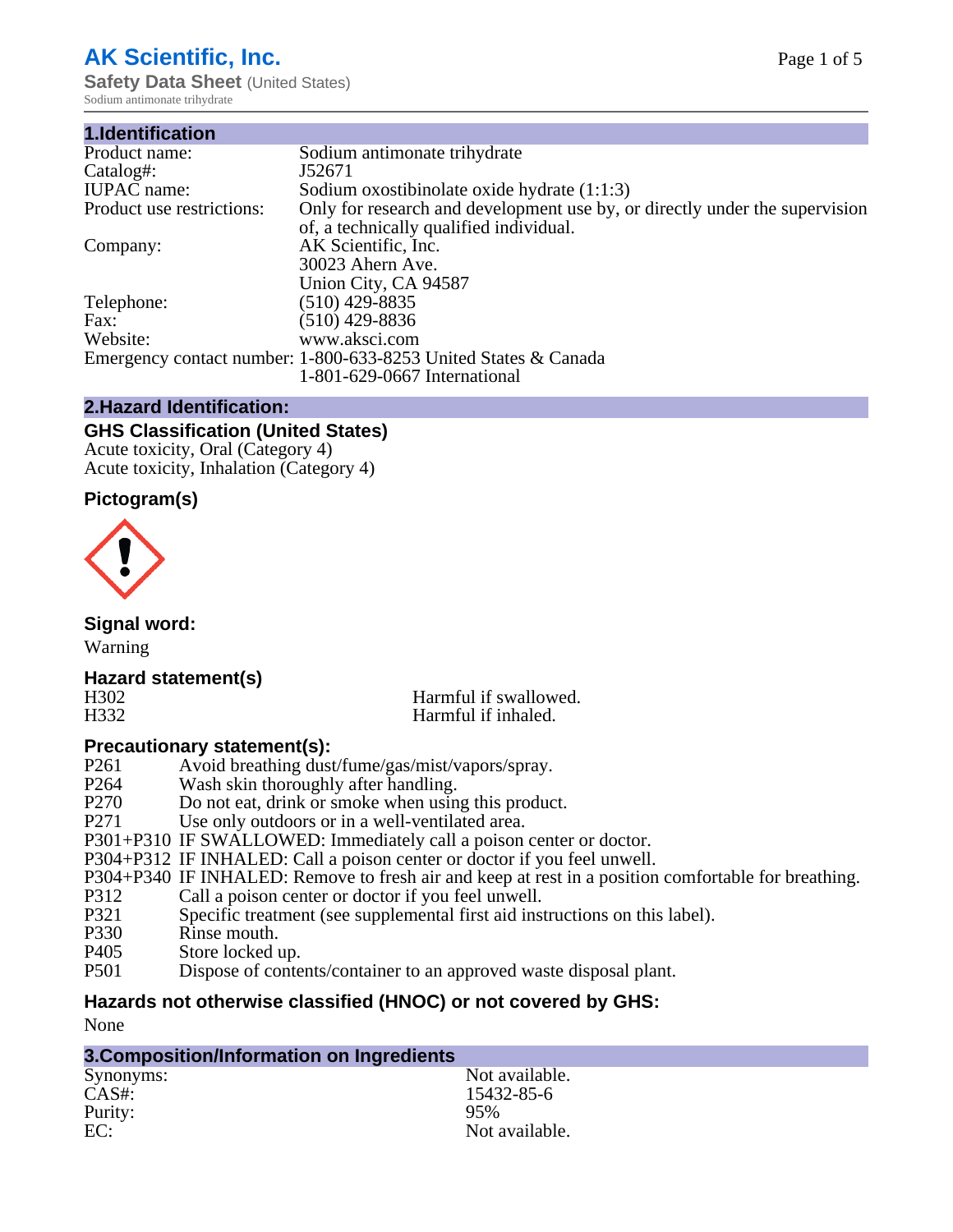#### **4. First Aid Measures**

**General Information:** Immediately remove any clothing contaminated by the product. Move out of dangerous area. Consult a physician and show this safety data sheet.

**Inhalation:** Move person to fresh air. If not breathing, give artificial respiration. If breathing is difficult, give oxygen. Obtain medical aid.

**Skin contact:** Immediately flush skin with running water for at least 15 minutes while removing contaminated clothing and shoes. Wash clothing before reuse. Obtain medical aid immediately.

**Eye contact:** Immediately flush open eyes with running water for at least 15 minutes. Obtain medical aid immediately.

**Ingestion:** Do NOT induce vomiting without medical advice. Rinse mouth with water. Never administer anything by mouth to an unconscious person. Obtain medical aid immediately.

**Most important symptoms and effects, both acute and delayed:** No further information available. Please see sections 2 and 11.

**Indication of any immediate medical attention and special treatment needed:** No further information available.

#### **5. Fire Fighting Measures**

**Suitable extinguishing media:** Use water spray, dry chemical, carbon dioxide, or chemical foam. **Specific hazards arising from the chemical:** Sodium oxides, Sulfur oxides.

**Advice for firefighters:** As in any fire, wear a NIOSH-approved or equivalent, pressure-demand, self-contained breathing apparatus and full protective gear. During a fire, irritating and highly toxic gases may be generated by thermal decomposition or combustion.

#### **6. Accidental Release Measures**

**Personal precautions, protective equipment and emergency procedures:** Wear protective equipment and keep unprotected personnel away. Ensure adequate ventilation. Remove all sources of ignition. Prevent further leak or spill if safe to do so. For personal protective equipment, please refer to section 8.

**Environmental precautions:** Do not let product enter drains, other waterways, or soil.

**Methods and materials for containment and cleaning up:** Prevent further leak or spill if safe to do so. Vacuum, sweep up, or absorb with inert material and place into a suitable disposal container. Consult local regulations for disposal. See section 13 for further disposal information.

#### **7. Handling and Storage**

**Precautions for safe handling:** Avoid contact with skin, eyes, and personal clothing. Wash hands thoroughly after handling. Avoid breathing fumes. Use only with adequate ventilation. Wear suitable protective clothing, gloves, and eye/face protection. Keep away from sources of ignition. Minimize dust generation and accumulation. Keep container tightly closed. Open and handle container with care. Do not eat, drink, or smoke while handling.

**Conditions for safe storage, including any incompatibilities:** Store in a tightly-closed container when not in use. Store in a cool, dry, well-ventilated area away from incompatible substances. Keep away from sources of ignition. ,Store long-term at room temperature.

#### **8. Exposure Controls/Personal Protection**

**Exposure limits:** OSHA PEL: Not available. NIOSH REL: Not available.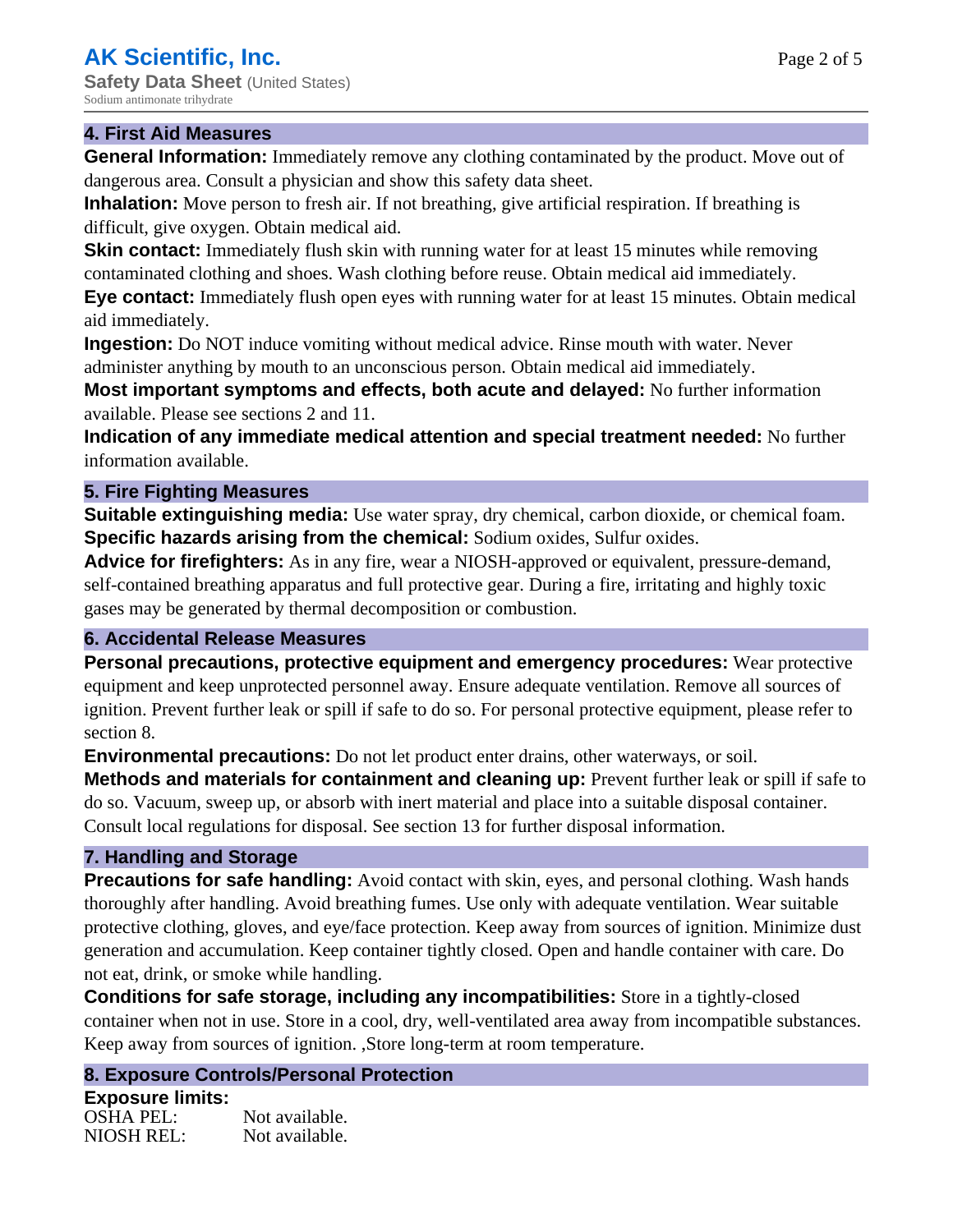## ACGIH TLV: Not available.

**Appropriate engineering controls:** Avoid contact with skin, eyes, and clothing. Wash hands before breaks and immediately after handling the product. Facilities storing or utilizing this material should be equipped with an eyewash fountain. Use adequate general and local exhaust ventilation to keep airborne concentrations low.

### **Personal protection**

- Eyes: Based on an evaluation of the eye or face hazards present, wear chemical splash-resistant safety glasses or goggles with side protection. A face shield may be appropriate in some workplaces. Use eyewear tested and approved under appropriate government standards such as OSHA 29 CFR 1910.133 or EU EN166.
- Hands: Wear gloves selected based on an evaluation of the possible hazards to hands and skin, the duration of use, the physical conditions of the workplace, and the chemical resistance and physical properties of the glove material.
- Skin and body: Protective clothing must be selected based on the hazards present in the workplace, the physical environment, the duration of exposure, and other factors. No fabric can provide protection against all potential hazards; therefore it is important to select the appropriate protective clothing for each specific hazard. At the minimum, wear a laboratory coat and close-toed footwear.
- Respiratory: Respirators are not a substitute for accepted engineering control measures such as enclosure or confinement of the operation, general and local ventilation, and substitution of less toxic materials. When respiratory personal protective equipment is appropriate based on an assessment of respiratory hazards in the workplace, use a NIOSH- or CEN-certified respirator.

| 9. Physical and Chemical Properties                                                        |                       |  |
|--------------------------------------------------------------------------------------------|-----------------------|--|
| <b>Physical State:</b>                                                                     | Off-white powder      |  |
| Molecular Formula:                                                                         | Na.SO3b.3H2O          |  |
| Molecular Weight:                                                                          | 246.79                |  |
| Odor:                                                                                      | Not available.        |  |
| pH:                                                                                        | Not available.        |  |
| <b>Boiling Point Range:</b>                                                                | Not available.        |  |
| Freezing/Melting Point:                                                                    | Not available.        |  |
| <b>Flash Point:</b>                                                                        | Not available.        |  |
| <b>Evaporation Rate:</b>                                                                   | Not available.        |  |
| Flammability(solid,gas):                                                                   | Please see section 2. |  |
| Explosive limits:                                                                          | Not available.        |  |
| Vapor Pressure:                                                                            | Not available.        |  |
| Vapor Density:                                                                             | Not available.        |  |
| Solubility:                                                                                | Not available.        |  |
| <b>Relative Density:</b>                                                                   | Not available.        |  |
| Refractive Index:                                                                          | Not available.        |  |
| Volatility:                                                                                | Not available.        |  |
| <b>Auto-ignition Temperature:</b>                                                          | Not available.        |  |
| Decomposition Temperature:                                                                 | Not available.        |  |
| <b>Partition Coefficient:</b>                                                              | Not available.        |  |
| $\overline{a}$ and $\overline{a}$ and $\overline{a}$ and $\overline{a}$<br><b>ALC: YES</b> |                       |  |

#### **10. Stability and Reactivity** Reactivity: Not available.<br>Chemical stability: Stable under re Stable under recommended temperatures and pressures.<br>Not available. Possibility of hazardous reactions: Conditions to avoid:<br>
Incompatible materials:<br>
Strong oxidizing Strong oxidizing agents. Hazardous decomposition products: Sodium oxides, Sulfur oxides.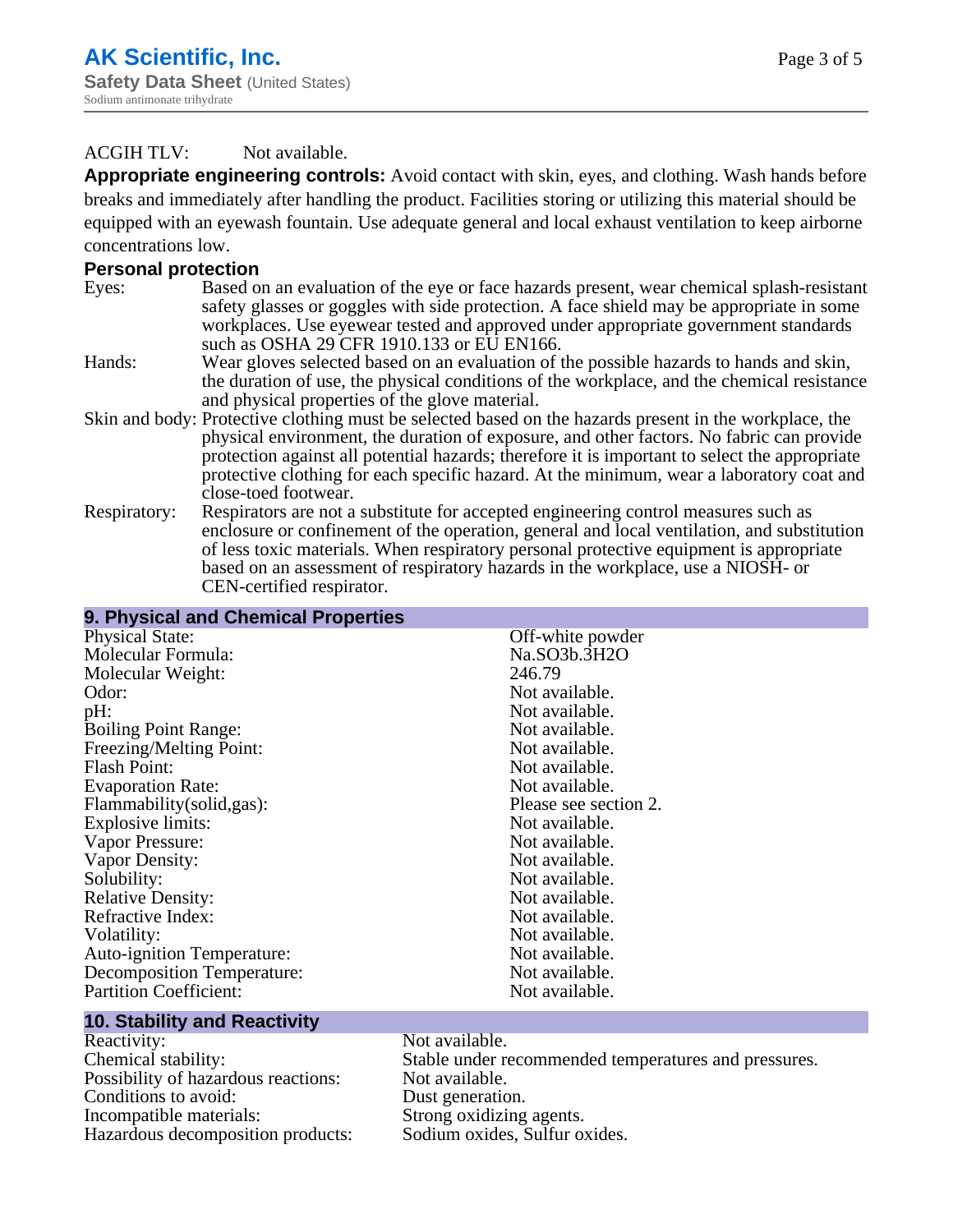Sodium antimonate trihydrate

**11. Toxicological Information**

| RTECS#                                         |
|------------------------------------------------|
| Acute toxicity:                                |
| Routes of exposure:                            |
| Symptoms related to the physical, chemical and |
| toxicological characteristics:                 |

Not available. Not available. Inhalation,eye contact, skin contact, ingestion. Skin contact may result in inflammation characterized by itching, scaling, reddening, blistering, pain or dryness. Eye contact may result in redness, pain or severe eye damage. Inhalation may cause irritation of the lungs and respiratory system. Overexposure may result in serious illness or death.

### **Carcinogenicity**

| IARC: | Not classified.                                                                                       |
|-------|-------------------------------------------------------------------------------------------------------|
| NTP:  | Not listed.                                                                                           |
| OSHA: | Not listed.                                                                                           |
|       | Acute toxic effects: Inflammation of the eye is characterized by redness, watering, and itching. Skin |
|       | inflammation is characterized by itching, scaling, reddening, or, occasionally,                       |
|       | blistering.                                                                                           |
|       |                                                                                                       |

| <b>12. Ecological Information</b> |                |
|-----------------------------------|----------------|
| Ecotoxicity:                      | Not available. |
| Persistence and degradability:    | Not available. |
| Bioaccumulative potential:        | Not available. |
| Mobility in soil:                 | Not available. |
| Other adverse effects:            | Not available. |

#### **13. Disposal Considerations**

Disposal of waste: Chemical waste generators must determine whether a discarded chemical is classified as hazardous waste. US EPA guidelines for the classification determination are listed in 40 CFR 261.3. Additionally, waste generators must consult state and local hazardous waste regulations to ensure complete and accurate classification. Observe all federal, state and local regulations when disposing of the substance.

Disposal of packaging: Do not reuse containers. Dispose of as unused product.

## **14. Transportation Information**

| <b>DOT (United States)</b>          |                                                                                                   |
|-------------------------------------|---------------------------------------------------------------------------------------------------|
| UN number:                          | UN1549                                                                                            |
|                                     | Proper shipping name: Antimony compounds, inorganic, solid, n.o.s. (Sodium antimonate trihydrate) |
| Transport hazard class: 6.1; Poison |                                                                                                   |
| Packing group:                      |                                                                                                   |
| <b>IATA</b>                         |                                                                                                   |
| <b>UN Number:</b>                   | UN1549                                                                                            |
| Proper shipping name:               | Antimony compound, inorganic, solid, n.o.s. (Sodium antimonate trihydrate)                        |
| Transport hazard class:             | 6.1;Poison                                                                                        |
| Packing group:                      | Ш                                                                                                 |
|                                     |                                                                                                   |

## **15. Regulatory Information**

## **TSCA (United States)**

This product is on the EPA Toxic Substance Control Act (TSCA) inventory. The product is supplied solely for use in research and development by or under the supervision of a technically qualified individual as defined in 40 CFR § 720 et seq. The health risks have not been fully determined. Any information that is or becomes available will be supplied on the SDS.